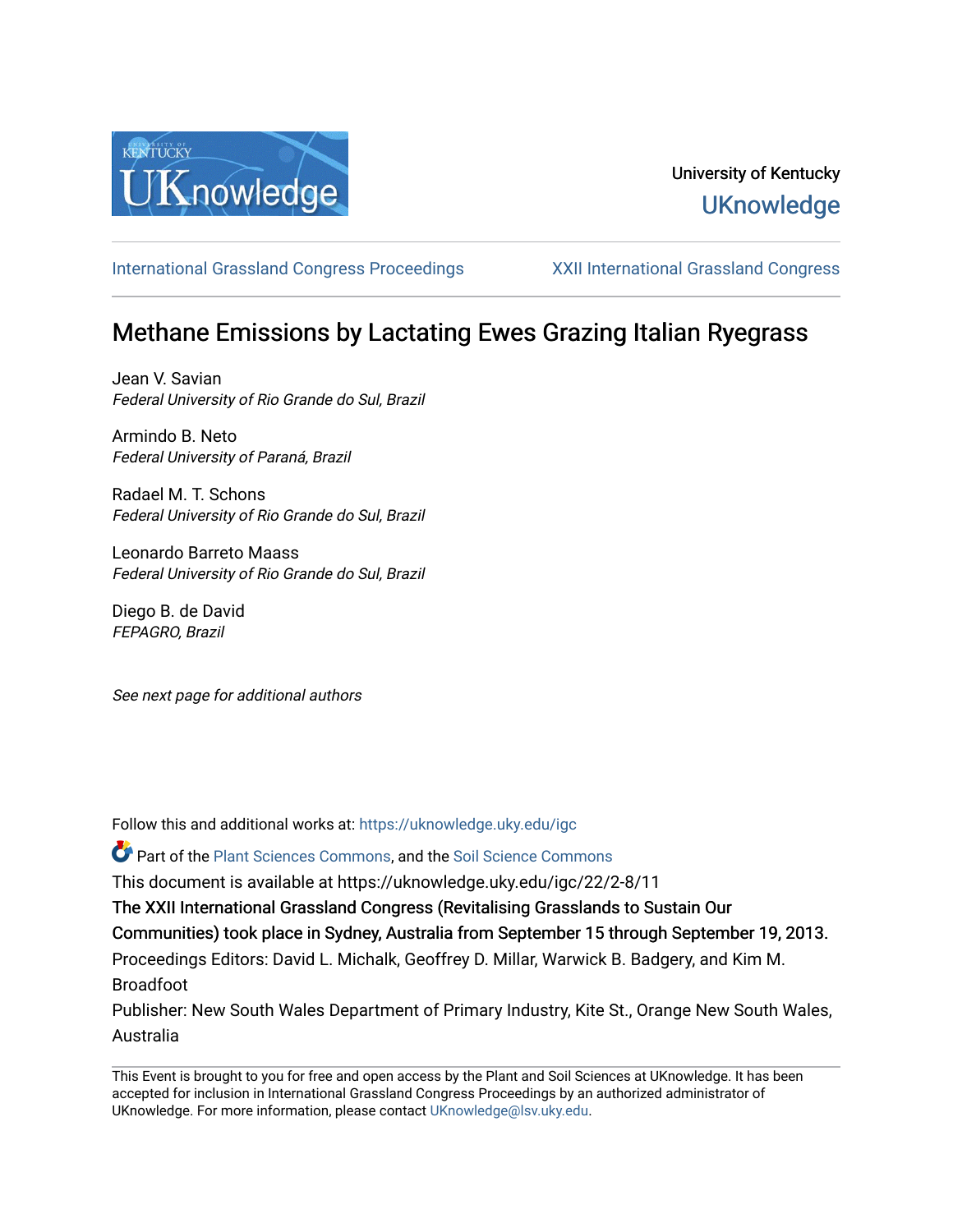### Presenter Information

Jean V. Savian, Armindo B. Neto, Radael M. T. Schons, Leonardo Barreto Maass, Diego B. de David, Teresa C. M. Genro, Cimélio Bayer, and Paulo C. de F. Carvalho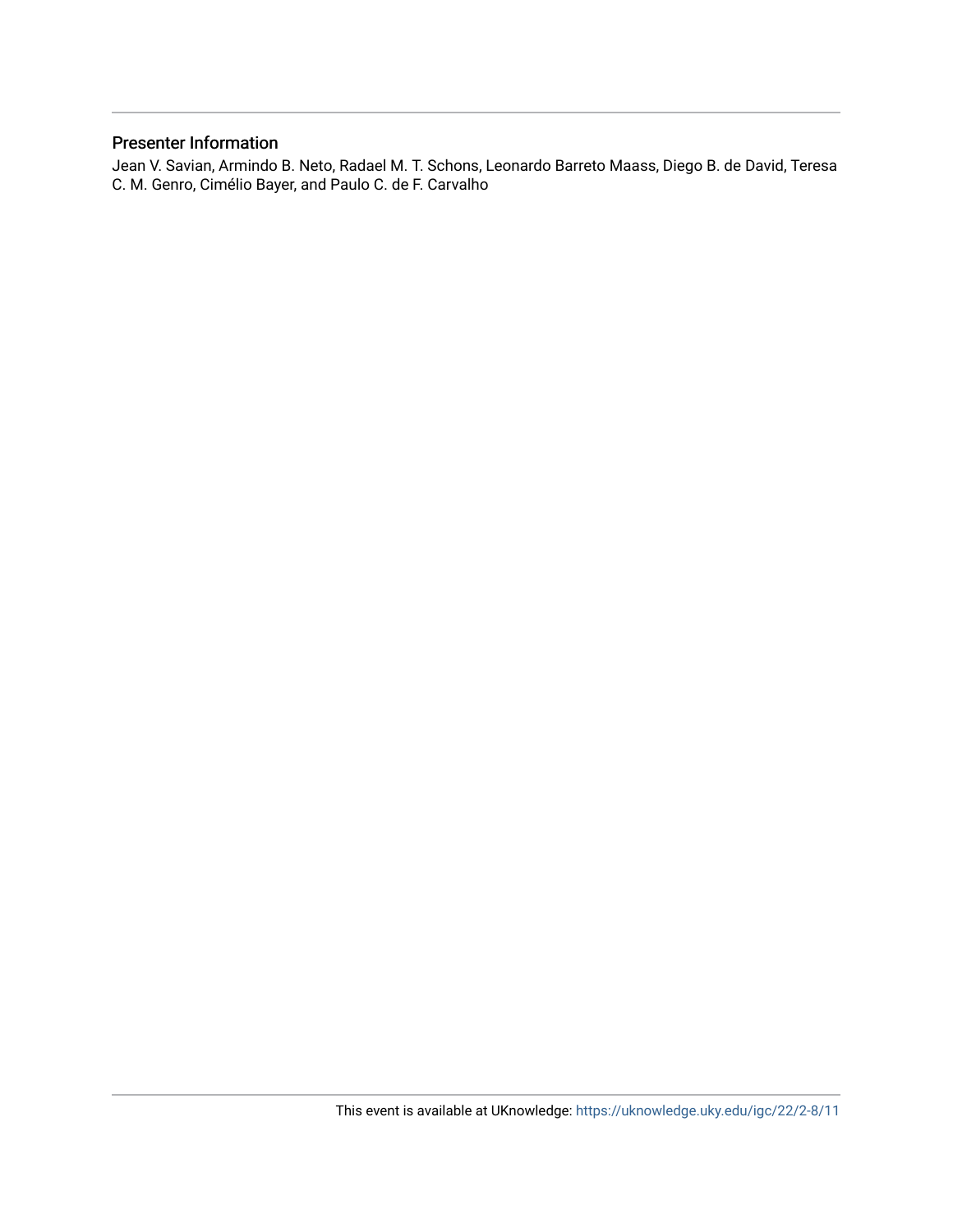### Methane emissions by lactating ewes grazing Italian ryegrass

Jean Victor Savian <sup>A</sup>, Armindo Barth Neto <sup>AD</sup>, Radael Marinho Três Schons <sup>A</sup>, Leonardo Barreto *Maass <sup>A</sup> , Diego Bitencourt de David <sup>B</sup> , Teresa Cristina Moraes Genro <sup>C</sup> , Cimélio Bayer <sup>A</sup> and Paulo César de Faccio Carvalho <sup>A</sup>* 

<sup>A</sup> Grazing Ecology Research Group, Federal University of Rio Grande do Sul, Porto Alegre, Brazil

B State Foundation of Agricultural Research (FEPAGRO), Rua Gonçalves Dias, 570, Bairro Menino Deus, Porto Alegre, RS, Brazil

<sup>C</sup> Brazilian Agricultural Research Corporation (EMBRAPA Pecuária Sul), Brazil

<sup>D</sup> Federal University of Paraná, Curitiba, Brazil

Contact email: jvsavian@gmail.com

**Keywords:** forage intake, grazing intensity, greenhouse gases, sulfur hexafluoride, stocking method.

#### **Introduction**

Agriculture contributes 13.5% of global emissions of greenhouse gases (GHG) (IPCC 2007), and about 50% of  $CH<sub>4</sub>$  and 60% N<sub>2</sub>O from anthropogenic sources, while livestock contributes an additional 18% of global GHG emissions (FAO, 2006). Among the various sources with a potential negative impact on the environment, methane emissions for which livestock are mainly responsible have been highlighted for the agricultural sector. Studies on means to mitigate these emissions, and understand how integrated crop and livestock production systems may contribute to the reduction of greenhouse gases, are essential for the creation of public policies for environmental preservation.

The objective in this study was to evaluate how strategies for grazing management can influence animal production and emission of methane in areas of croplivestock integration.

#### **Methods**

The study was conducted in Southern Brazil (30°05'22''S, 51°39'08'W). The experiment was a component of an integrated crop-livestock system (ICLS) started in 2003 in which summer/autumn soybeans and/or corn are sown in a no-till system. In winter/spring, pastures of Italian ryegrass (*Lolium multiflorum* Lam.) are established by self-seeding. The data presented here was measured during a 114 day grazing period which started in July  $11<sup>th</sup>$  and ended in November  $1<sup>st</sup>$ , 2012. Texel x Suffolk lactating ewes were used, all multiparous, with an average live weight of 59.5±6.0 kg.

The experimental design was randomized blocks, with a factorial arrangement (2x2) with three replicates. The treatments consisted of two stocking methods (continuous and rotational) and two grazing intensities: herbage allowance of 2.5 (moderate) and 5 (low) times the potential dry matter (DM) intake of animals. The live weight gain (LWG) was considered the sum of the LWG of the ewes and lambs. To determine the dry matter intake (DMI) three tester animals from each experimental unit were monitored, using the n-alkanes technique. To quantify methane emission  $(CH<sub>4</sub>)$  the technique of tracer sulfur hexafluoride  $(SF_6)$  described by Johnson *et al.* (1994) was used. Statistical analysis was performed using mixed models (SAS Inst. Inc., Cary, NC, USA, 2011) with fixed effects for methods, intensities and blocks and random effect for interaction. When differences between means were detected, the treatments were compared using the Tukey's test at a significance level of 5%.

#### **Results**

There was no interaction between stocking methods and grazing intensities (*P*>0.05) for all variables shown in Table 1. The DMI (g/animal/day) was similar for all treatments ( $P > 0.05$ ). The emission of CH<sub>4</sub> (g/animal/day) did not differ (*P*>0.05) between treatments. The GEI was higher in continuous stocking method (*P*<0.05). The amount of methane generated (kg CH4/ha/day) was affected by grazing intensity, with higher value in the moderate grazing, while the g  $CH<sub>4</sub>/kg/GPV/$  day was higher in rotational stocking method, regardless of grazing intensity (*P*<0.05; Table 1).

#### **Discussion**

Phetteplace *et al.* (2001) report values of 8.4, 6.4 and 1.3 kg  $CO<sub>2</sub>$  eqv./LWG for beef cows, grazing cattle after weaning and feedlot cattle, respectively. In this study we observed similar or even smaller values, represented by averages of 3.92 kg  $CO<sub>2</sub>$  eqv./LWG for continuous stocking and  $6.03$  kg  $CO<sub>2</sub>$  eqv./LWG for rotational stocking. This means that practice of the rotational grazing generates an average emission that is 35% greater than the continuous stocking method. This highlights the importance for farmers to take into account  $CH<sub>4</sub>$  emission and not simply select a grazing strategy base on beef output, product quality and impacts on grassland condition.

#### **Conclusion**

This study sought to investigate the best production system, in other words, the stocking method and/or grazing intensity in terms of more efficient emission of